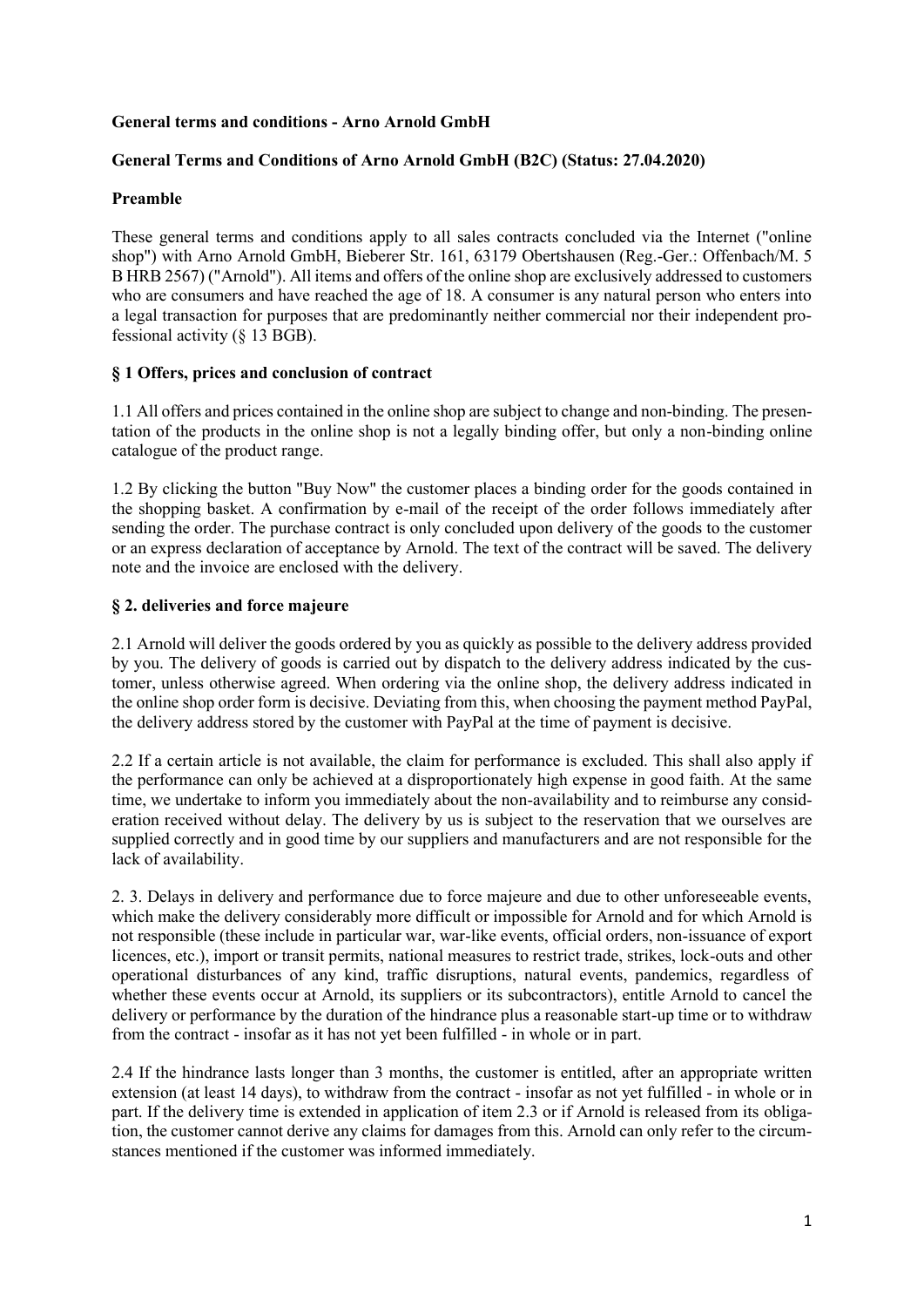2.5 If not all ordered products are in stock, we are entitled to make partial deliveries, as far as this is reasonable for you. Any periods of time shall only begin with the receipt of the last partial delivery.

# **§ 3 Prices, due date, retention of title, offsetting, retention**

3.1 All prices quoted in the online shop are per piece including the statutory value added tax at the current rate.

3.2 The customer can pay the purchase price either by credit card or as invoice purchase and financing with Klarna.

If payment is made by credit card, the time of payment is the same as the time of the order. In the event that the credit card debit is rejected, the customer undertakes to pay the price plus any costs incurred within 10 days of receipt of the service. These costs include, among others, the costs incurred due to the cancellation of the credit card debit.

The following applies to purchase on account and financing with Klarna:

In cooperation with Klarna we offer you the invoice purchase and financing service Klarna Instalment Purchase as payment options. When paying with Klarna, you never have to give your account details and you only pay when you receive the goods.

Klarna invoice

When buying on account with Klarna you always get the goods first and you always have a payment period of 14 days. For more information and Klarna's complete terms and conditions for purchase on account, please click here. https://online.klarna.com/villkor\_de.yaws?eid=19620&charge=2,95 Klarna hire purchase

With the Klarna instalment purchase financing service, you also get the goods first. All your purchases are then collected on one invoice at the end of the next month. You can then pay this invoice in flexible instalments, but you can also pay the total amount at any time. Further information about the Klarna hire purchase financing service can be found at https://online.klarna.com/account\_de.yaws?eid=19620. The complete terms and conditions for Klarna hire purchase can be downloaded at http://www.klarna.se/pdf/Vertragsbedingungen.pdf.

Klarna checks and evaluates the consumer's data and, if there is a justified reason, exchanges data with other companies and credit agencies (credit assessment). If the consumer's creditworthiness is not guaranteed, Klarna AB may refuse the customer Klarna's payment methods and must inform the customer of alternative payment methods. Your personal details will be treated in accordance with the Data Protection Act and will not be passed on to third parties for advertising purposes. Read more about Klarna AB's privacy policy here. http://klarna.com/pdf/Datenschutz\_DE.pdf

For more information about Klarna visit www.klarna.de

Klarna AB, company and corporate number: 556737-0431".

3.4 The purchase price is due immediately after the conclusion of the contract. If you pay by credit card, your account will be charged when the goods are shipped. We are entitled at this point in time to make a corresponding debit to the credit card company. There is no possibility of discount deduction.

3.5 The delivered goods remain the property of Arnold until full payment of all claims against the customer, including all existing ancillary claims.

The Customer is not entitled to sell the goods to third parties until the purchase price has been paid in full or to take any other measures that endanger the property of Arnold. The Customer hereby assigns to Arnold its future claims against the purchaser in the amount of the purchase price agreed between Arnold and the Customer, including interest and ancillary claims. Arnold accepts this assignment.

3.6 You are only entitled to offsetting if your counterclaims have been legally established, are undisputed or have been acknowledged by Arnold in writing.

3.7 You are only entitled to assert a right of retention if your claims are based on the same legal relationship.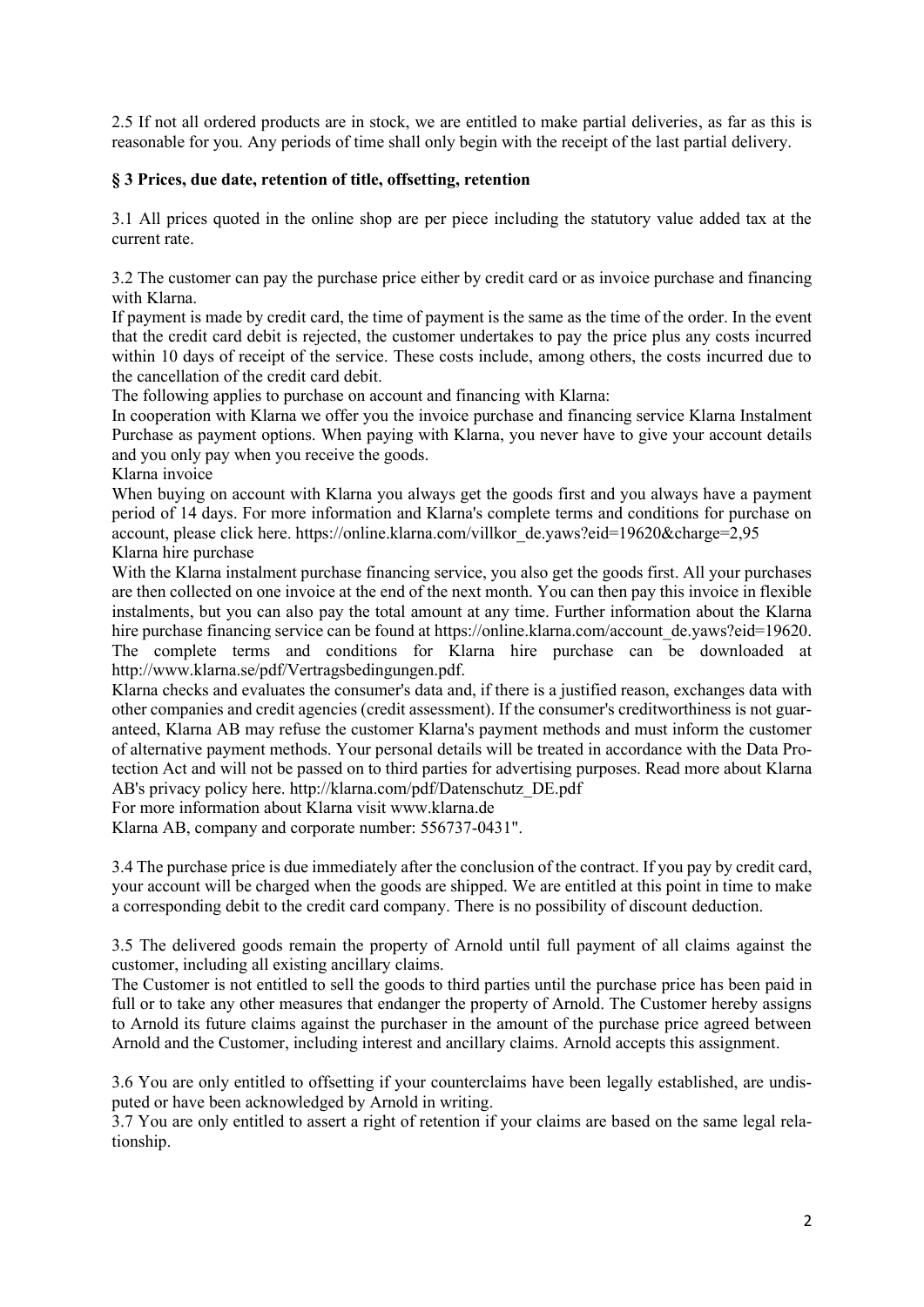# **§ 4 Warranty and liability**

4.1 The warranty period is two years and begins with the delivery of the goods to the customer. Your warranty claims are usually initially limited to claims for subsequent performance. You are free to choose between rectification of defects and new delivery within the scope of the legal claims for supplementary performance. Arnold can refuse the type of supplementary performance chosen by you according to the legal regulations, if it is only possible with disproportionate costs. If the supplementary performance fails, you can choose to demand a reduction of the purchase price or withdrawal from the purchase contract.

4.2 Arnold is only responsible for intent and gross negligence.

4.3 Insofar as an imputable breach of duty is based on simple negligence and an essential contractual obligation is culpably breached, Arnold's liability for damages shall be limited to the foreseeable damage that typically occurs in comparable cases. Essential contractual obligations are those which grant the contractual parties the rights which the contract has to grant in accordance with its content and purpose, in particular those obligations whose fulfilment makes the proper execution of the contract possible in the first place and on whose compliance the contractual partner regularly relies and may rely.

4.4 In the event of death, injury to health or bodily harm Arnold shall be liable in accordance with the statutory provisions.

4.5 The liability according to the Product Liability Act and other mandatory liability regulations remains unaffected. The same applies in the case of the assumption of independent guarantee promises, however, in this case the contractually agreed regulations are primarily applicable in each case in the case of a breach of guarantee.

# **§ 5 Shipping costs**

For each delivery within Germany we charge for an order value up to and including 74.50  $\epsilon$ . in addition to the total purchase price, a flat-rate delivery charge of  $7.50 \text{ } \in$  including value-added tax for postage and packing. In the order value range from 74.51  $\epsilon$  - 190  $\epsilon$ , there is a flat rate of 15  $\epsilon$ including VAT for postage and packaging in addition to the total purchase price.

From an order value of 190,-  $\epsilon$  the shipping within Germany is free of charge. For delivery to Austria, Italy and France, we charge a flat rate of  $25$ ,-  $\epsilon$  including VAT for postage and packing up to an order value of 190,-  $\epsilon$ . From an order value of 190,-  $\epsilon$  the shipping to Austria, Italy and France is charged with 15,- $\epsilon$  including value added tax and packaging will be charged.

# **§ 6 Resignation by Arnold**

Arnold can withdraw from the contract if we are unable to procure the goods from the pre-supplier due to reasons for which we are not responsible, or only under considerably more difficult conditions. Arnold may also withdraw from the contract if there are justified doubts that the customer will correctly fulfil the contract.

#### **§ 7 Right of Withdrawal**

#### Right of withdrawal

You have the right to revoke this contract within fourteen days without giving reasons. The revocation period is fourteen days from the day on which you or a third party named by you, who is not the carrier, took or has taken possession of the last goods.

In order to exercise your right of revocation, you must inform us (Arno Arnold GmbH, Bieberer Str. 161, 63179 Obertshausen, Germany, Tel.: +49 6104 4000 20, Fax: +49 6104 4000 11, E-Mail: s.mang@arno-arnold.de) by means of a clear declaration (e.g. a letter or e-mail sent by post) of your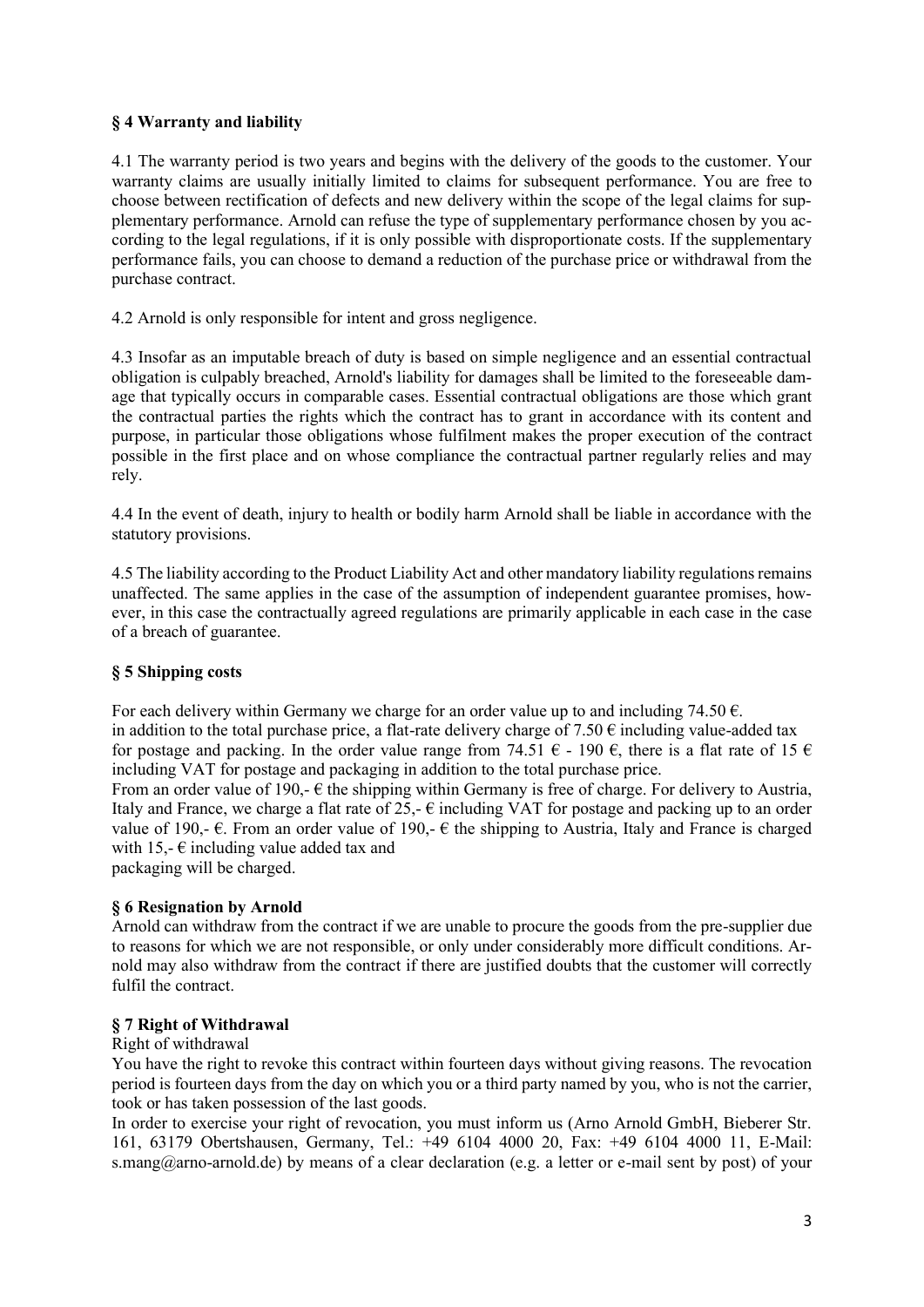decision to revoke this contract. You may use the following sample declaration of revocation, which is not mandatory.

Model declaration of revocation I, thereby revoke the contract concluded by me for the purchase of the following goods:  $\mathcal{L}_\text{max} = \frac{1}{2} \sum_{i=1}^n \mathcal{L}_\text{max} = \frac{1}{2} \sum_{i=1}^n \mathcal{L}_\text{max} = \frac{1}{2} \sum_{i=1}^n \mathcal{L}_\text{max} = \frac{1}{2} \sum_{i=1}^n \mathcal{L}_\text{max} = \frac{1}{2} \sum_{i=1}^n \mathcal{L}_\text{max} = \frac{1}{2} \sum_{i=1}^n \mathcal{L}_\text{max} = \frac{1}{2} \sum_{i=1}^n \mathcal{L}_\text{max} = \frac{1}{2} \sum_{i=$ Order number:  $\_$  , and the set of the set of the set of the set of the set of the set of the set of the set of the set of the set of the set of the set of the set of the set of the set of the set of the set of the set of the set of th  $\mathcal{L}_\text{max}$ Ordered on/received on: \_\_\_\_\_\_\_\_\_\_\_\_\_\_\_\_\_\_\_\_\_\_\_\_\_\_\_\_\_\_\_\_\_\_\_\_\_\_\_\_\_\_\_\_\_\_\_\_\_\_\_\_\_\_\_ Your address: E-mail address: \_\_\_\_\_\_\_\_\_\_\_\_\_\_\_\_\_\_\_\_\_\_\_\_\_\_\_\_\_\_\_\_\_\_\_\_\_\_\_\_\_\_\_\_\_\_\_\_\_\_\_\_\_\_\_\_\_\_\_\_\_\_ Date:

Your signature: \_\_\_\_\_\_\_\_\_\_\_\_\_\_\_\_\_\_\_\_\_\_\_\_\_\_\_\_\_\_

In order to comply with the revocation period, it is sufficient to send the notification of the exercise of the right of revocation before the end of the revocation period.

#### Consequences of revocation

If you withdraw from this contract, we shall reimburse you for all payments we have received from you, including the shipping costs (except for the additional costs resulting from your choice of a different delivery method than the cheapest standard delivery offered by us), immediately and at the latest within fourteen days of the day on which we receive notification of your withdrawal from this contract. For this repayment, we will use the same means of payment that you used for the original transaction, unless expressly agreed otherwise with you; in no case will you be charged for this repayment. We may refuse to refund until we have received the goods back or until you have provided proof that you have returned the goods, whichever is earlier.

You must return or hand over the goods to us (Arno Arnold GmbH, Bieberer Str. 161, 63179 Obertshausen, Germany) without delay and in any event no later than fourteen days from the day you notify us of the cancellation of this contract. The time limit shall be deemed to have been observed if you send the goods before the expiry of the fourteen-day period. You shall bear the direct costs of returning the goods.

You shall only be liable for any loss of value of the goods if this loss of value is due to handling of the goods that is not necessary for testing their condition, properties and functionality.

The right of withdrawal does not apply to the following contracts, unless the parties have agreed otherwise: Contracts for the delivery of sealed goods that are not suitable for return for reasons of health protection or hygiene if their seal has been removed after delivery.

#### **§ 8 Data protection**

Arnold collects and stores the customer's data necessary for the business transaction. When processing the personal data of the customer, Arnold observes the legal regulations. Details can be found in the Arno Arnold GmbH data protection declaration for the online shop, which can be accessed at https://www.arno-arnold-gesichtsschutz.de/impressum.

# **§ 9 Applicable law and place of jurisdiction**

The provisions of German law shall apply to the exclusion of UN sales law. Should individual provisions of the contract be invalid, the validity of the remaining provisions shall remain unaffected.